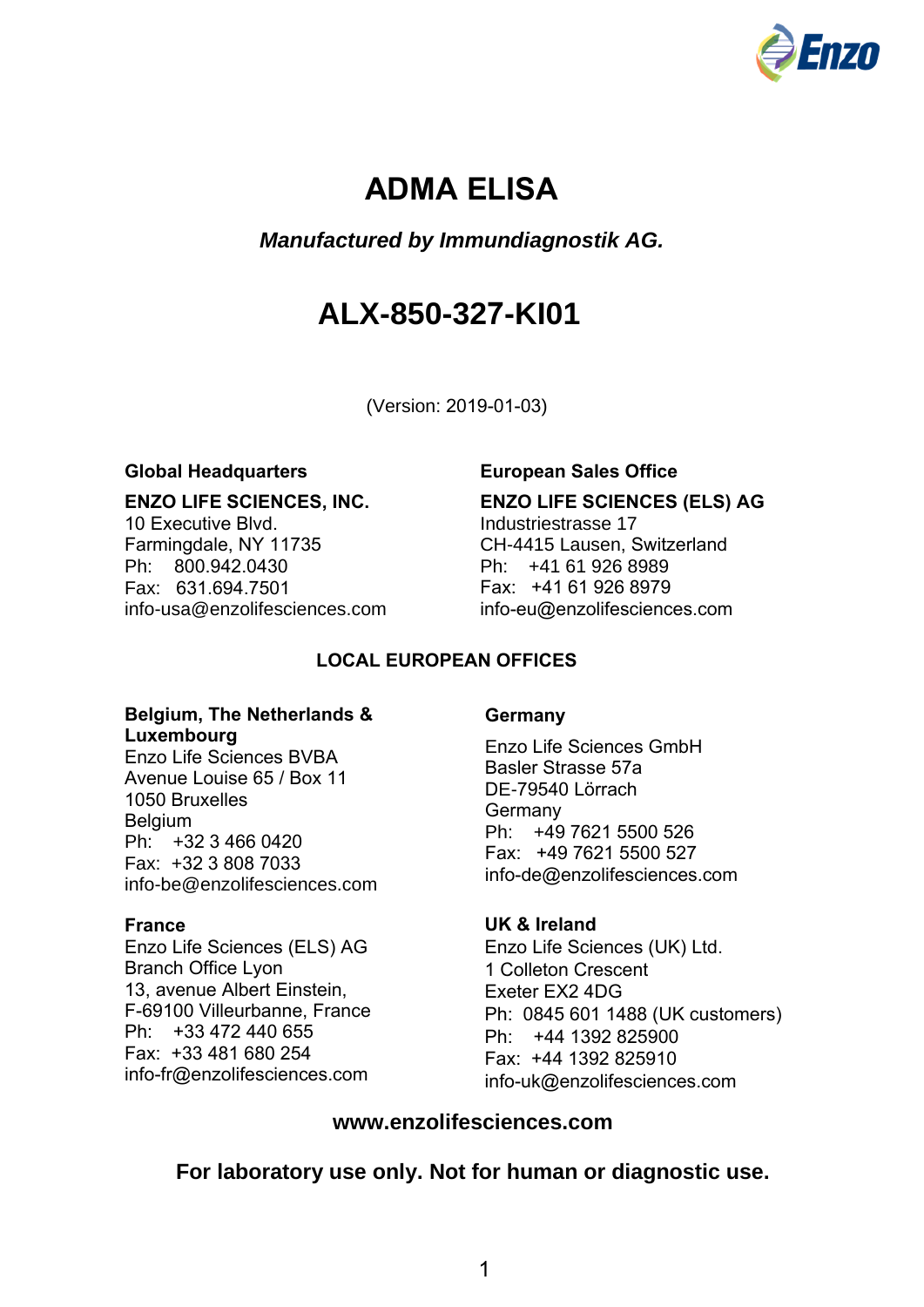**Manual**

# **ADMA ELISA**

## *For the in vitro determination of ADMA in EDTA plasma and serum of rodents and in cell culture media*

*For research use only*

Valid from 2019-01-03







**Immundiagnostik AG**, Stubenwald-Allee 8a, 64625 Bensheim, Germany Tel.: +49 6251 70190-0 Fax: + 49 6251 70190-363 e.mail[: info@immundiagnostik.com](mailto:Immundiagnostik@t-online.de) www.immundiagnostik.com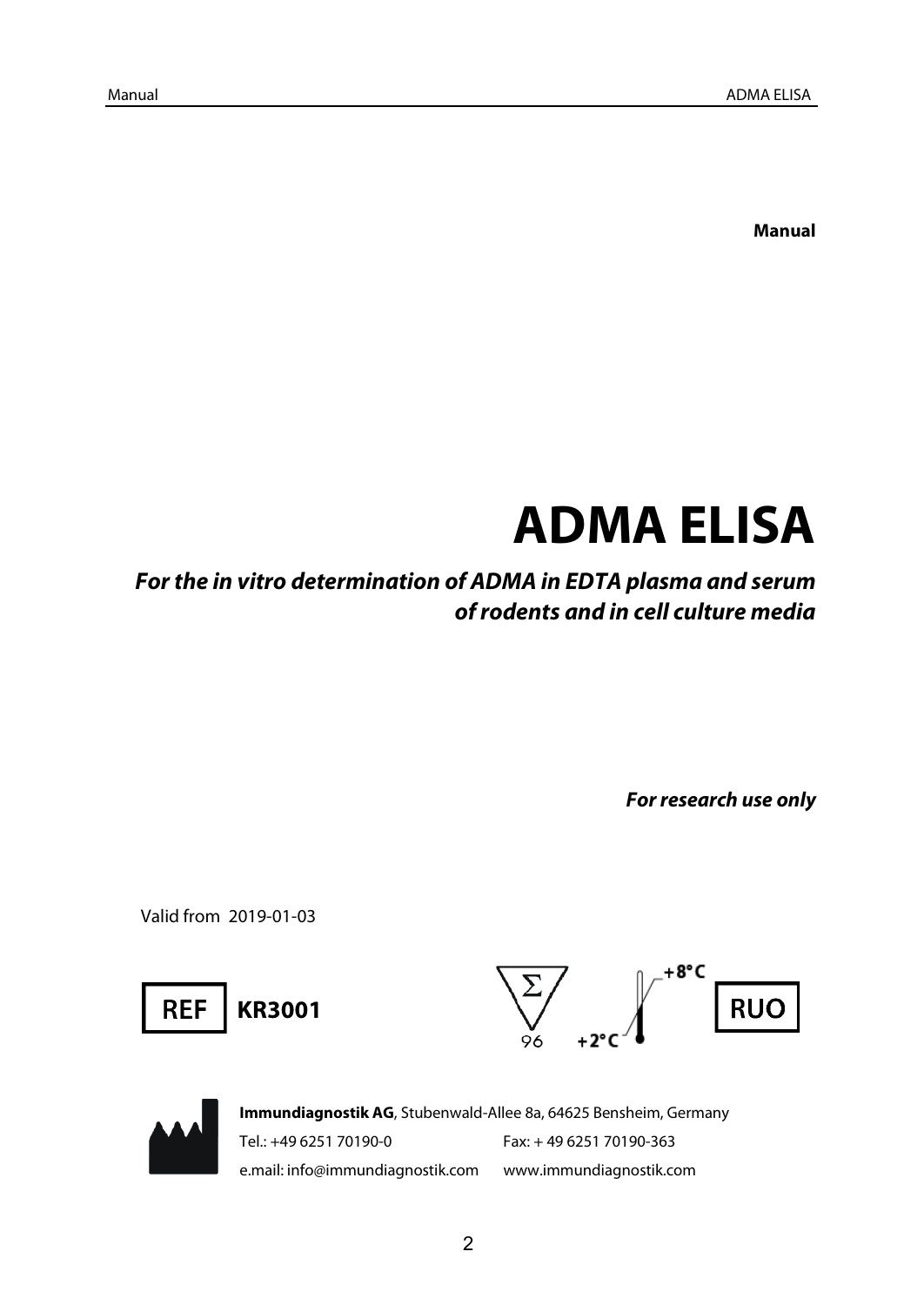## **1. INTENDED USE**

This Immundiagnostik AG assay is intended for the quantitative determination of asymmetric dimethyl-L-arginine (ADMA) in rodent EDTA plasma or serum and in cell culture media. It is for research use only. Not for use in diagnostic procedures.

## **2. INTRODUCTION**

Asymmetric dimethylarginine (ADMA) is an endogenous inhibitor of NOsynthase. It is formed during proteolysis of methylated proteins and removed by renal excretion or metabolic degradation by the enzyme dimethylarginine dimethylaminohydrolase (DDAH). Several cell types, including human endothelial and tubular cells are capable of synthesizing and metabolizing ADMA. Elevated ADMA concentrations in the blood are found in numerous diseases associated with endothelial dysfunction. For example, elevated ADMA levels in blood of dialysis patients correlate significantly with the degree of arteriosclerosis and cardiovascular risk. Furthermore, elevated ADMA levels are found in patients with hypercholesterolemia, hypertension, arteriosclerosis, chronic renal failure and chronic heart failure, and are associated with restrictions in endothelial vasodilatation.

During the last years, the important clinical relevance of the regulation of vascular tone and structure by nitric oxide (NO) has been shown. Moreover, there were reports that human endothelial cells produce ADMA as well as nitric oxide, which points to an endogenous endothelial NO-regulation by ADMA. Therefore it was assumed that hypertension, arteriosclerosis and immunological dysfunction in patients with chronic renal failure are connected to a dysfunction of the L-arginine/NO-metabolism and to ADMA accumulation. The reasons for the deregulation of the L-arginine/NO-metabolism could only partially be elucidated. Certainly, there are multiple factors involved in the Larginine/NO-metabolism regulation as for example elevation of free superoxide radicals  $(O_2)$ , ADMA accumulation and reduced NO-synthase activity.

Prospective clinical studies of the last years demonstrate the increased importance of ADMA as a novel cardiovascular risk factor.

#### **Indication**

- Arteriosclerosis
- Hypertension
- Chronic heart failure
- Coronary artery disease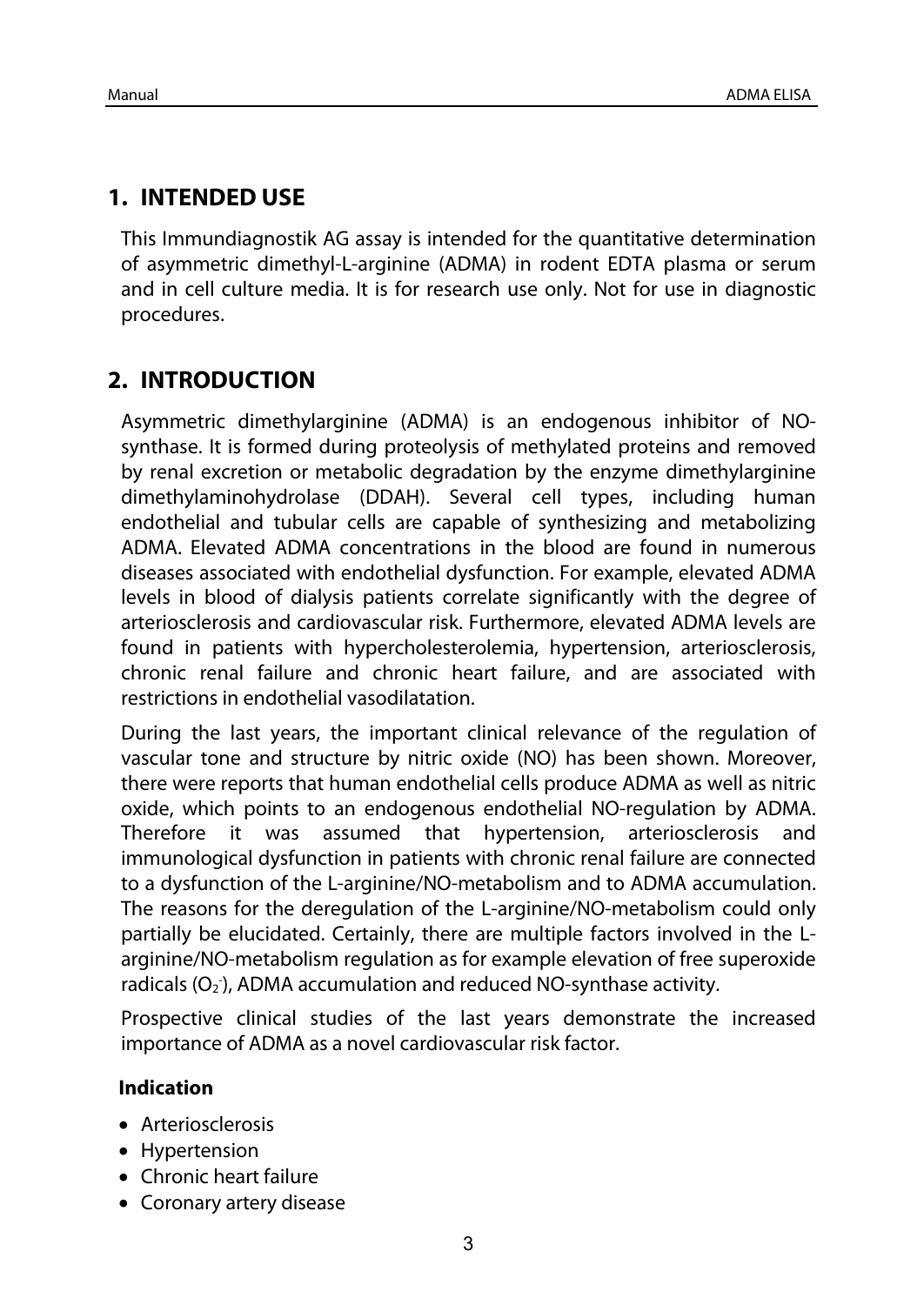- Hypercholesterolemia
- Chronic renal failure
- Diabetes mellitus
- Peripheral arterial occlusive disease

## **3. MATERIAL SUPPLIED**

| Cat. No.      | <b>Label</b>     | <b>Kit Components</b>                                            | Quantity            |
|---------------|------------------|------------------------------------------------------------------|---------------------|
| <b>KR3001</b> | <b>PLATE</b>     | Microtiter plate, pre-coated                                     | $12 \times 8$ wells |
| KR3001        | <b>STD</b>       | Standards, ready-to-use<br>$(0, 0.1, 0.25, 0.5, 1.0, 2.0 \mu M)$ | 6x1ml               |
| <b>KR3001</b> | <b>CTRL1</b>     | Control, ready-to-use<br>(see specification for range)           | $1 \times 1$ m      |
| <b>KR3001</b> | <b>CTRL 2</b>    | Control, ready-to-use<br>(see specification for range)           | $1 \times 1$ m      |
| KR0006.C.100  | <b>WASHBUF A</b> | Wash buffer concentrate, 10x                                     | $2 \times 100$ ml   |
| KR3001        | AB               | ADMA antibody, lyophilised                                       | 1 vial              |
| KR3001        | <b>CONJ</b>      | Conjugate, ready-to-use                                          | $1 \times 12$ ml    |
| KR0012.15     | <b>DERBUF</b>    | Reaction buffer, ready-to-use                                    | $1 \times 15$ ml    |
| KR3001        | <b>DER</b>       | Derivatisation reagent, lyophilised                              | $1 \times 50$ mg    |
| KR0008.04     | <b>DMSO</b>      | Dimethylsulfoxide (DMSO)                                         | $1 \times 4$ m      |
| KR0013.28     | <b>CODIL</b>     | Dilution buffer after derivatisation,<br>ready-to-use            | $1 \times 28$ ml    |
| KR0002.15     | <b>SUB</b>       | Substrate (tetramethylbenzidine),<br>ready-to-use                | $1 \times 15$ ml    |
| KR0003.15     | <b>STOP</b>      | Stop solution, ready-to-use                                      | $1 \times 15$ ml    |

For reorders of single components, use the catalogue number followed by the label as product number.

## **4. MATERIAL REQUIRED BUT NOT SUPPLIED**

- Ultra pure water\*
- Calibrated precision pipets and 10-1000 µl tips
- Foil to cover the microtiter plate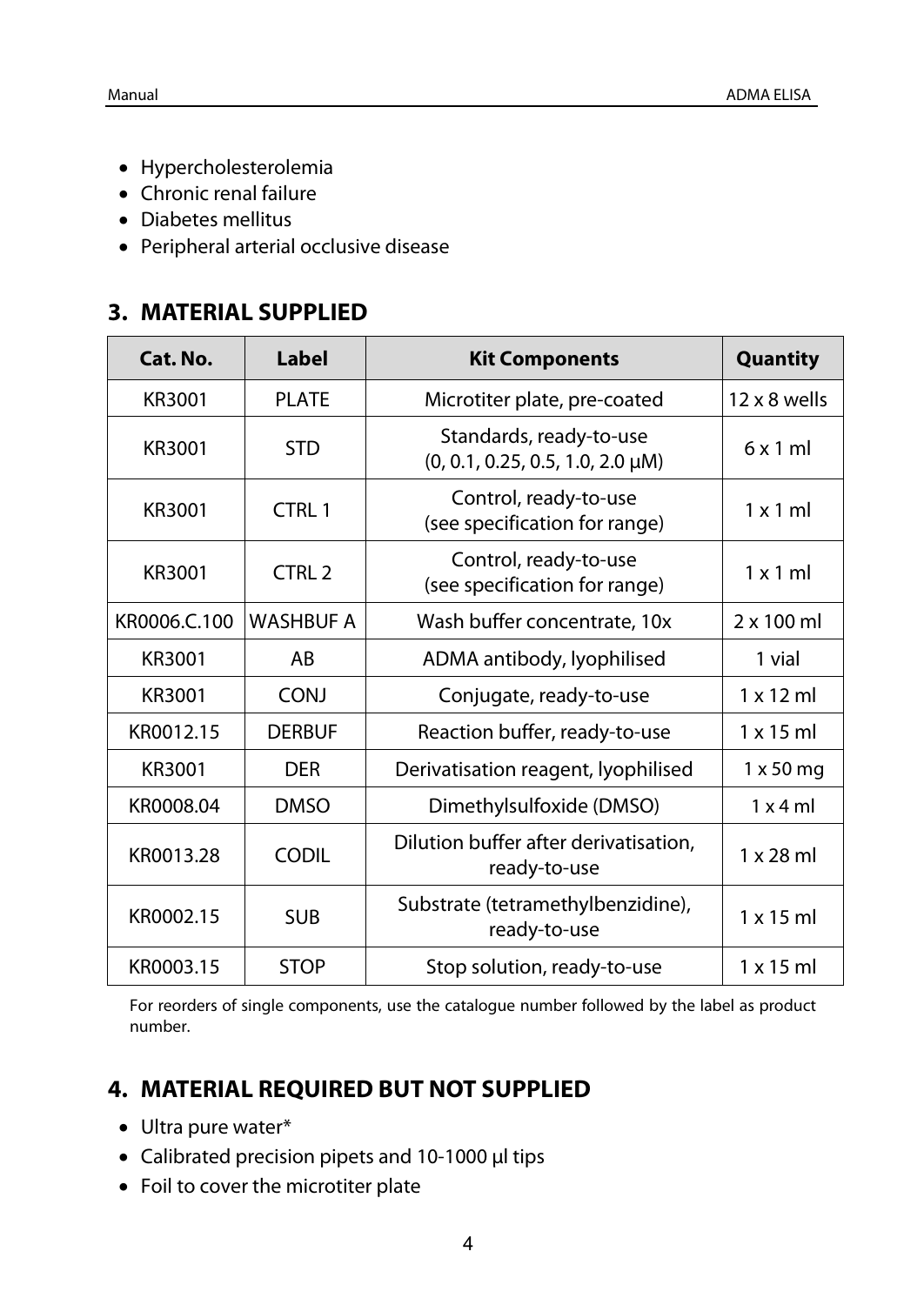- Horizontal microtiter plate shaker
- Multi-channel pipets or repeater pipets
- Vortex
- Centrifuge, 3000 *g*
- Standard laboratory glass or plastic vials, cups, etc.
- Microtiter plate reader (required filters see chapter 7)

\* Immundiagnostik AG recommends the use of Ultra Pure Water (Water Type 1; ISO 3696), which is free of undissolved and colloidal ions and organic molecules (free of particles > 0.2 μm) with an electrical conductivity of 0.055 μS/cm at 25 °C (≥18.2 MΩ cm).

## **5. STORAGE AND PREPARATION OF REAGENTS**

- To run the assay more than once, ensure that reagents are stored at the conditions stated on the label.
- **Preparation of the wash buffer**: The **wash buffer concentrate (WASHBUF A)** has to be diluted with ultra pure water **1:10** before use (100 ml WASHBUF A + 900 ml ultra pure water), mix well. Crystals could occur due to high salt concentration in the concentrate. Before dilution, the crystals have to be redissolved at room temperature or in a water bath at 37 °C. The **WASHBUF A** is stable at **2-8 °C** until the expiry date stated on the label. **Wash buffer** (1:10 diluted WASHBUF A) can be stored in a closed flask at **2-8 °C for 1 month**.
- **DMSO** crystallises at 2-8 °C. Before use, bring to room temperature to dissolve the crystals.
- The **lyophilised derivatisation reagent (DER)** is stable at **2-8 °C** until the expiry date stated on the label. Bring to room temperature before opening. Reconstitute the DER (50 mg) with **3 ml DMSO**. Allow to dissolve for 10 minutes and mix thoroughly with a vortex-mixer. **The derivatisation reagent** (reconstituted DER) **can be stored at 2-8 °C for 2 months**. Bring to room temperature before reuse. Please note: DMSO attacks all plastics but not polypropylene products and laboratory glass.
- The **lyophilised ADMA antibody (AB)** is stable at **2-8 °C** until the expiry date stated on the label. Reconstitute the AB with **6 ml of wash buffer**. **ADMA antibody** (reconstituted AB) **can be stored at 2-8 °C for 2 months.**
- All other test reagents are ready-to-use. Test reagents are stable until the expiry date (see label) when stored at **2-8 °C.**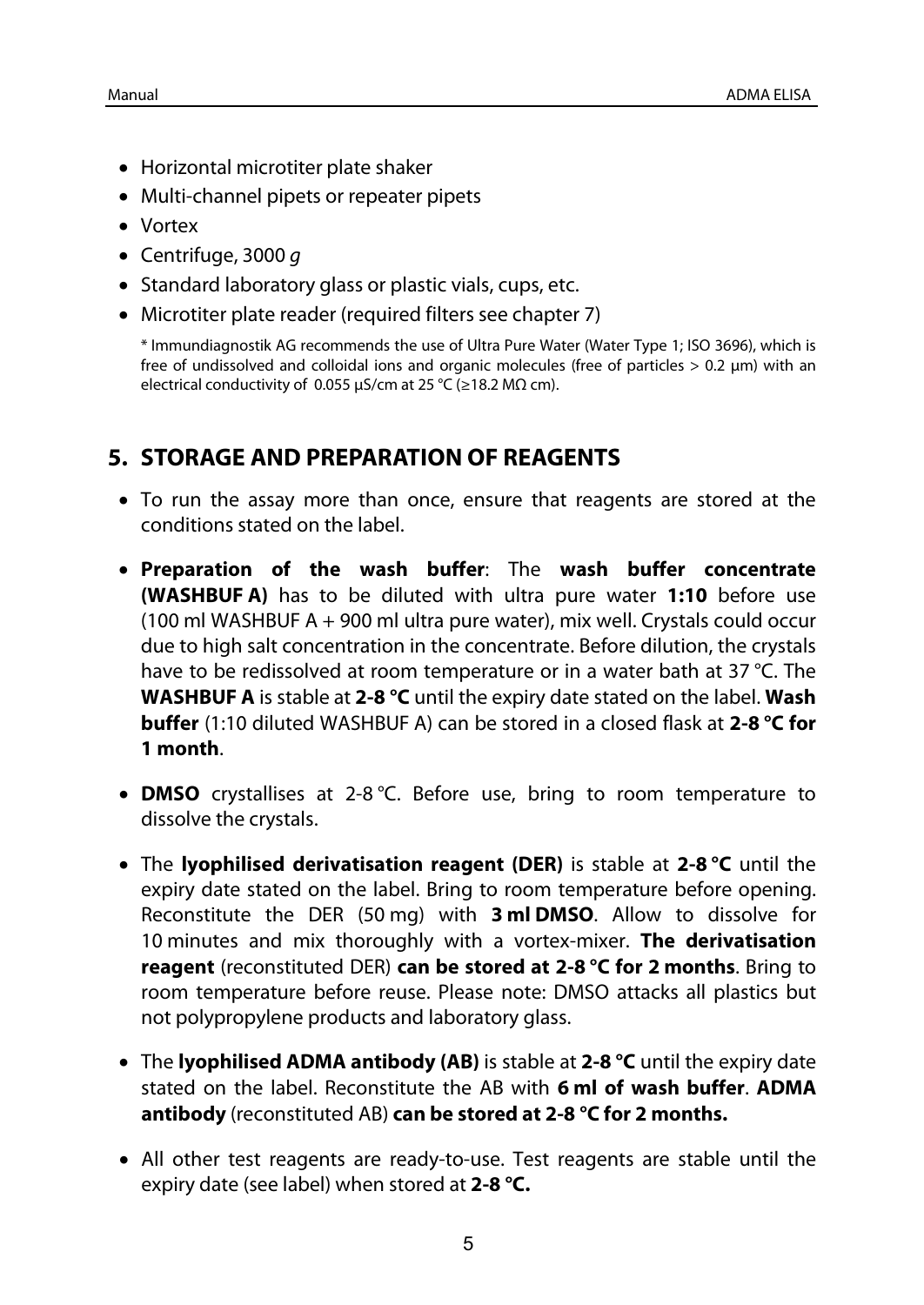## **6. STORAGE AND PREPARATION OF SAMPLES**

#### **EDTA plasma and serum from rodents and cell culture media**

- Blood samples are stable for one week at 2-8°C. For longer storage keep samples frozen at -20 °C.
- Lipemic or hemolytic samples may give erroneous results and should not be used for analysis.
- Plasma, serum and cell culture medium samples are analysed **undiluted**.
- For sample preparation a derivatisation reagent for derivatisation of ADMA is added (see sample preparation procedure).

## **7. ASSAY PROCEDURE**

## *Principle of the test*

This ELISA is designed for the quantitative determination of ADMA. The assay is based on the method of competitive enzyme linked immunoassays.

The sample preparation includes the addition of a derivatisation-reagent for ADMA derivatisation. Afterwards, the treated samples and the polyclonal ADMA-antiserum are incubated in the wells of a microtiter plate coated with ADMA-derivative (tracer). During the incubation period, the target ADMA in the sample competes with the tracer immobilized on the wall of the microtiter wells for the binding of the polyclonal antibodies.

During the second incubation step a peroxidase-conjugated antibody is added to detect the anti-ADMA antibodies. After washing away the unbound components tetramethylbenzidine (TMB) is added as a peroxidase substrate. Finally, the enzymatic reaction is terminated by an acidic stop solution. The colour changes from blue to yellow, and the absorbance is measured in the photometer at 450 nm. The intensity of the yellow colour is inverse proportional to the ADMA concentration in the sample; this means, high ADMA concentration in the sample reduces the concentration of tracer-bound antibodies and lowers the photometric signal. A dose response curve of the absorbance unit (optical density, OD at 450 nm) vs. concentration is generated, using the values obtained from the standard. ADMA, present in the patient samples, is determined directly from this curve.

## *Sample preparation procedure*

Bring **all reagents and samples to room temperature** (15-30 °C) and mix well.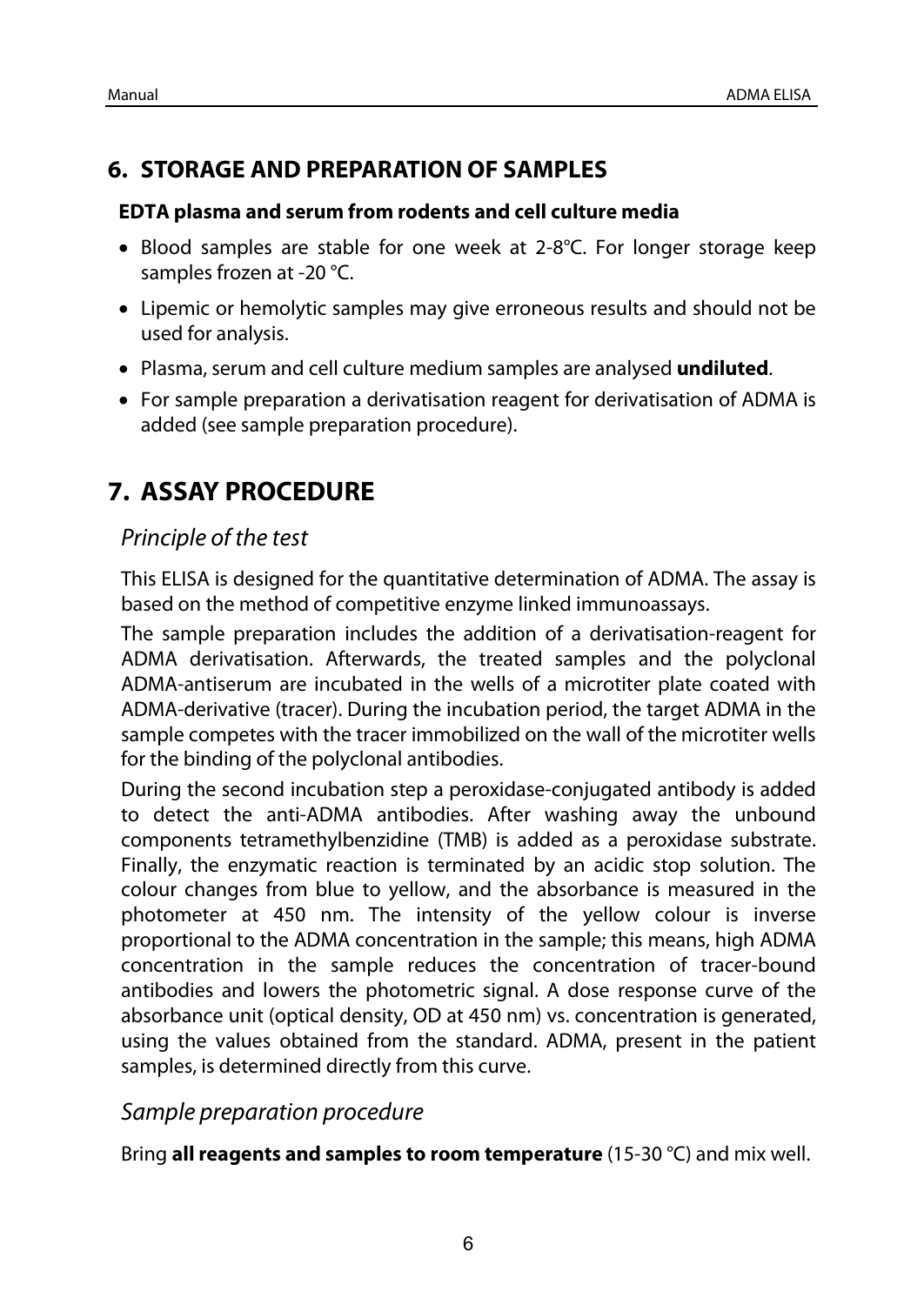Derivatisation of standards, controls and samples is carried out in single analysis in vials (e.g. 1.5 ml vials).

We recommend preparing one derivatisation per standard, control and sample and transferring it in duplicate determinations into the wells of the microtiter plate.

| 1. | Add 100 µl standard (STD), 100 µl control (CTRL) and 25 µl sample in<br>the corresponding vials.                                                                                                                                    |
|----|-------------------------------------------------------------------------------------------------------------------------------------------------------------------------------------------------------------------------------------|
| 2. | Add 75 µl reaction buffer (DERBUF) only to the samples.                                                                                                                                                                             |
| 3. | Add 25 µl derivatisation reagent into each vial (STD, CTRL, sample),<br>mix thoroughly by repeated inversion or several seconds on a vortex<br>mixer. Incubate for 45 min at room temperature (15-30 °C) on a<br>horizontal shaker. |
| 4. | Add 125 µl dilution buffer (CODIL) into each vial, mix well and incubate<br>for 45 min at room temperature (15-30 $°C$ ) on a horizontal shaker.                                                                                    |

2 x 50 µl of the derivatised standards, controls and samples are used in the ELISA as duplicates.

## *Test procedure*

Mark the positions of standards, controls and samples in duplicate on a protocol sheet.

Take as many microtiter strips as needed from the kit. Store unused strips covered at 2-8 °C. Strips are stable until expiry date stated on the label.

| 5. | For the analysis in duplicate take 2 x 50 µl of the derivatised standards/<br>controls/ samples out of the vials and add into the respective wells of<br>the microtiter plate.                     |
|----|----------------------------------------------------------------------------------------------------------------------------------------------------------------------------------------------------|
| 6. | Add 50 µl ADMA antibody into each well of the microtiter plate.                                                                                                                                    |
| 7. | Cover the strips tightly with foil and incubate overnight at 2-8 °C.                                                                                                                               |
| 8. | Discard the content of each well and wash 5 times with 250 µl wash<br><b>buffer</b> . After the final washing step, remove residual wash buffer by<br>firmly tapping the plate on absorbent paper. |
| 9. | Add <b>100 µl conjugate</b> (CONJ) into each well.                                                                                                                                                 |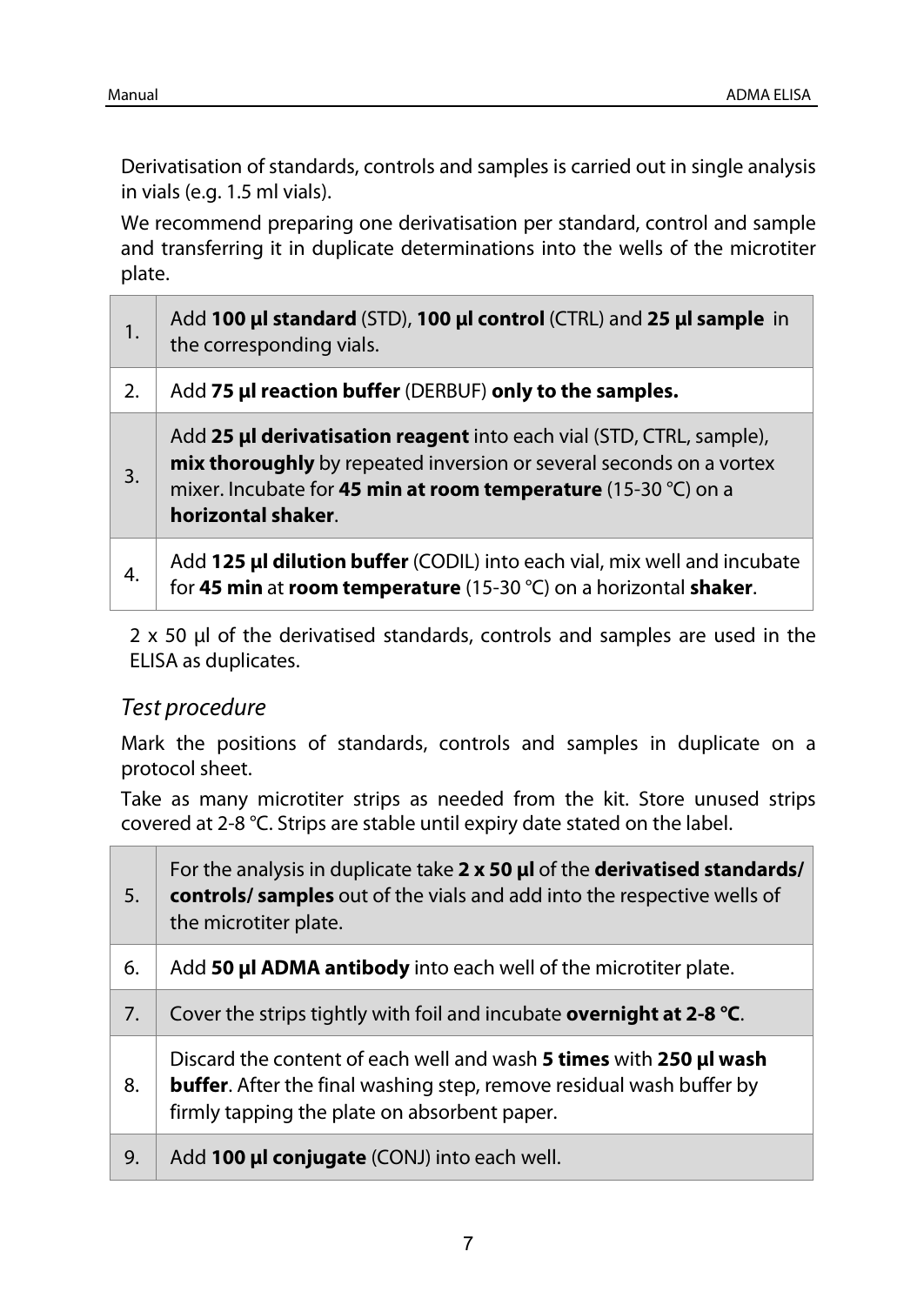| 10. | Cover the strips and incubate for 1 hour at room temperature<br>(15-30 °C) on a <b>horizontal shaker</b> .                                                                                                                                                                                                                                                    |
|-----|---------------------------------------------------------------------------------------------------------------------------------------------------------------------------------------------------------------------------------------------------------------------------------------------------------------------------------------------------------------|
| 11. | Discard the content of each well and wash 5 times with 250 µl wash<br><b>buffer</b> . After the final washing step, remove residual wash buffer by<br>firmly tapping the plate on absorbent paper.                                                                                                                                                            |
| 12. | Add 100 µl substrate (SUB) into each well.                                                                                                                                                                                                                                                                                                                    |
| 13. | Incubate for <b>10-14 min</b> <sup>*</sup> at room temperature (15-30 °C) in the <b>dark</b> .                                                                                                                                                                                                                                                                |
| 14. | Add 100 µl stop solution (STOP) into each well and mix well.                                                                                                                                                                                                                                                                                                  |
| 15. | Determine absorption immediately with an ELISA reader at 450 nm<br>against 620 nm (or 690 nm) as a reference. If no reference wavelength is<br>available, read only at 450 nm. If the extinction of the highest standard<br>exceeds the range of the photometer, absorption must be measured<br>immediately at 405 nm against 620 nm (690 nm) as a reference. |

\* The intensity of the colour change is temperature sensitive. We recommend observing the colour change and stopping the reaction upon good differentiation.

## **8. RESULTS**

The following algorithms can be used alternatively to calculate the results. We recommend using the 4 parameter algorithm.

#### **1. 4 parameter algorithm**

It is recommended to use a linear ordinate for optical density and a logarithmic abscissa for concentration. When using a logarithmic abscissa, the zero standard must be specified with a value less than 1 (e.g. 0.001).

#### **2. Point-to-point calculation**

We recommend a linear ordinate for optical density and a linear abscissa for concentration.

#### **3. Spline algorithm**

We recommend a linear ordinate for optical density and a linear abscissa for concentration.

The plausibility of the pairs of values should be examined before the automatic evaluation of the results. If this option is not available with the used program, a control of the paired values should be done manually.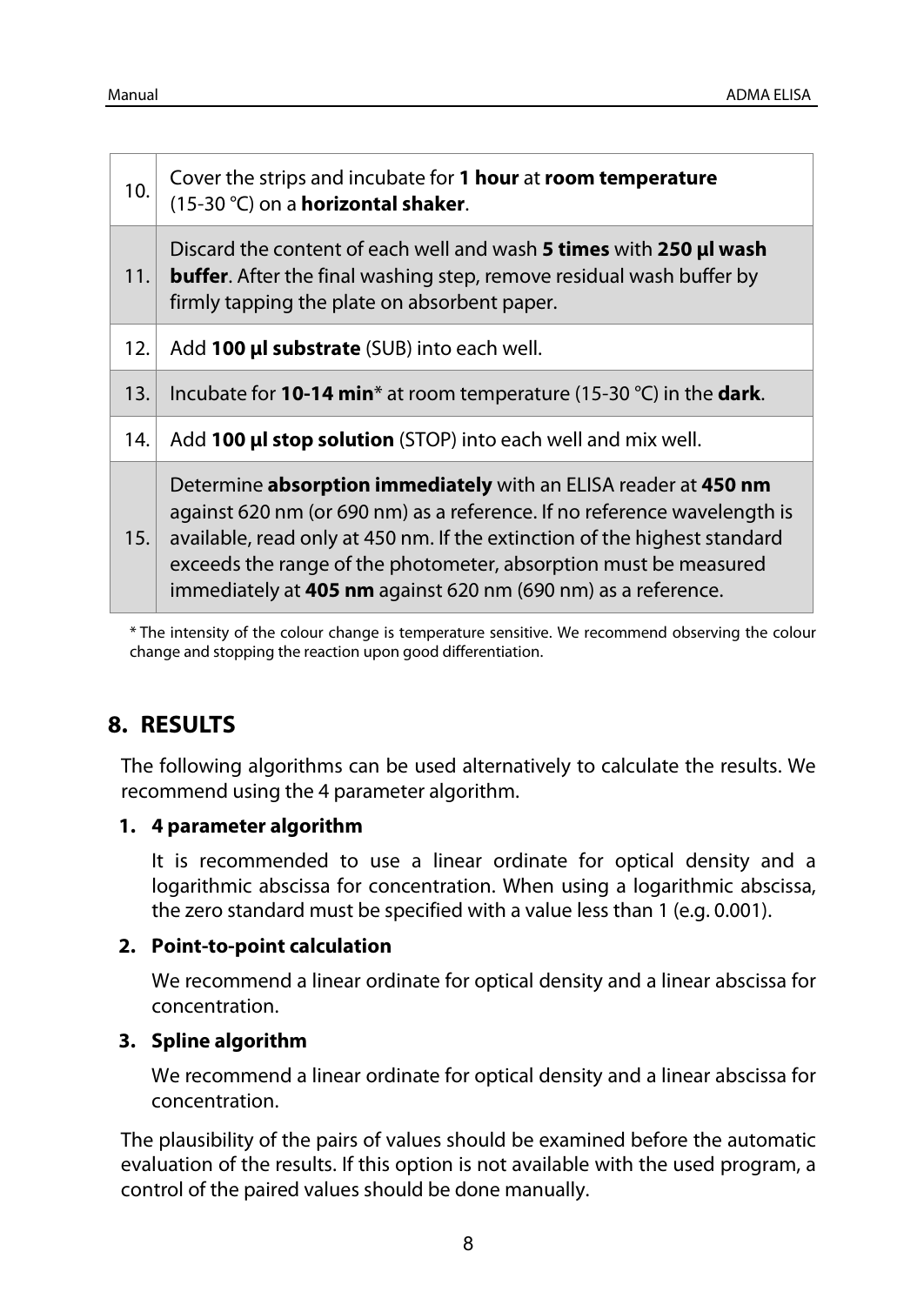#### **Serum and EDTA plasma, cell culture supernatant**

The concentrations can be determined directly from the standard curve in µmol/l. **No factor** is required.

In the following, an example of a standard curve is given. Do not use it for the calculation of your results.



## **9. LIMITATIONS**

Samples with concentrations above the measurement range (see definition below) can be diluted with reaction buffer (DERBUF) and re-assayed. Please consider this dilution factor when calculating the results.

Samples with concentrations lower than the measurement range (see definition below) cannot be clearly quantified.

The upper limit of the measurement range can be calculated as:

*highest concentration of the standard curve* × *sample dilution factor to be used* 

The lower limit of the measurement range can be calculated as:

*LoB* × *sample dilution factor to be used* 

LoB see chapter "Performance Characteristics".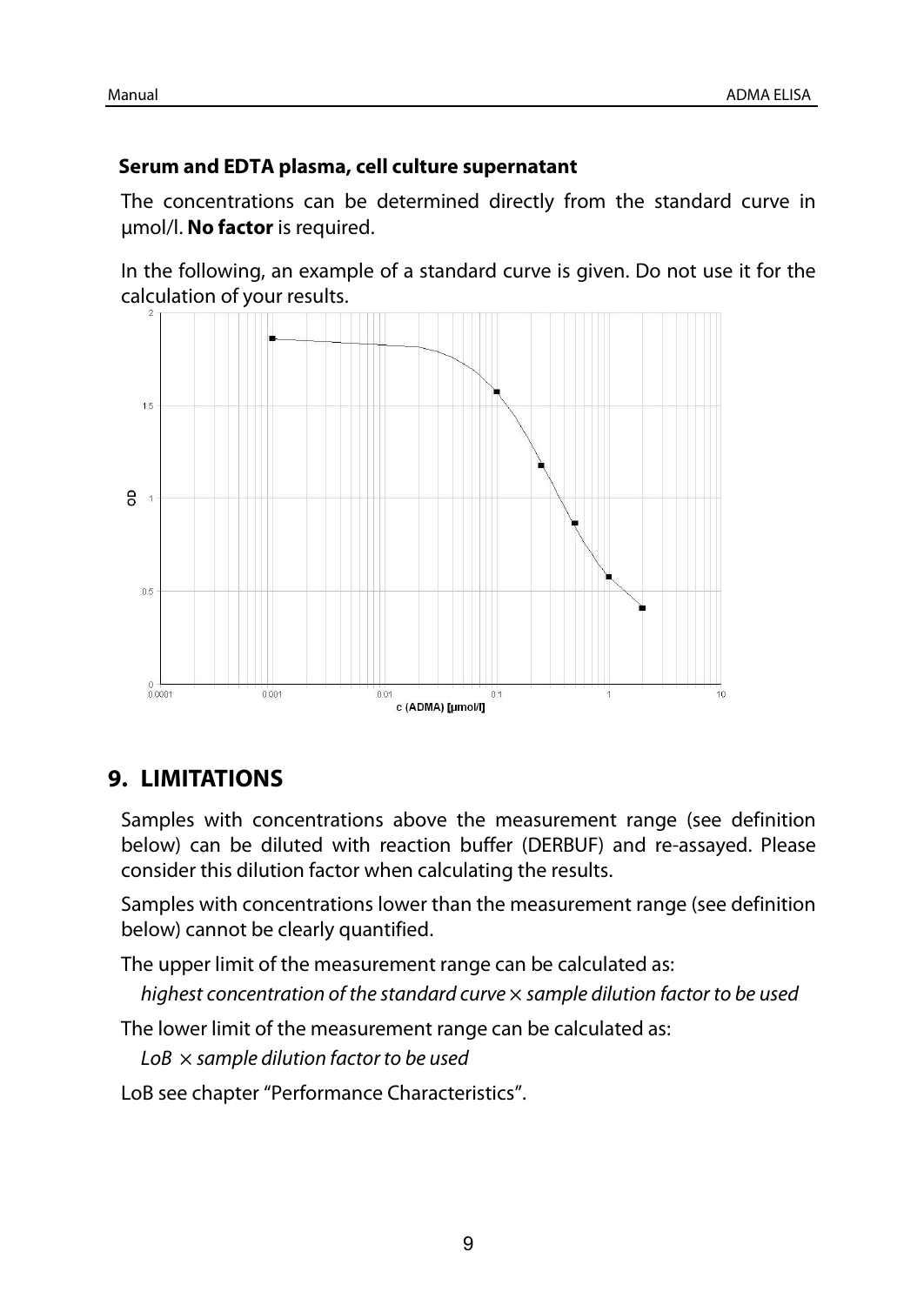## **10. QUALITY CONTROL**

Immundiagnostik AG recommends the use of external controls for internal quality control, if possible.

Control samples should be analysed with each run. Results, generated from the analysis of control samples, should be evaluated for acceptability using appropriate statistical methods. The results for the patient samples may not be valid if within the same assay one or more values of the quality control samples are outside of the acceptable limits.

## **11. PERFORMANCE CHARACTERISTICS**

## *Precision and reproducibilityt*

#### **Serum**

Intra-Assay ( $n = 4$ )

| sample | <b>ADMA [µmol/l]</b> | CV[%] |
|--------|----------------------|-------|
|        | 0.33                 |       |
|        | 0.67                 | b.:   |

Inter-Assay ( $n = 4$ )

| sample | <b>ADMA</b> [µmol/l] | CV[%] |
|--------|----------------------|-------|
|        | 0.34                 |       |
|        | 0.67                 | 6.5   |

#### **Cell culture media**

Intra-Assay ( $n = 4$ )

| sample | <b>ADMA</b> [µmol/l] | CV[%] |  |
|--------|----------------------|-------|--|
|        | 0.54                 | 6.6   |  |
|        | .02                  | 4.8   |  |

Inter-Assay ( $n = 4$ )

| sample | <b>ADMA</b> [µmol/l] | CV[%] |
|--------|----------------------|-------|
|        | 0.54                 |       |
|        | 0.99                 |       |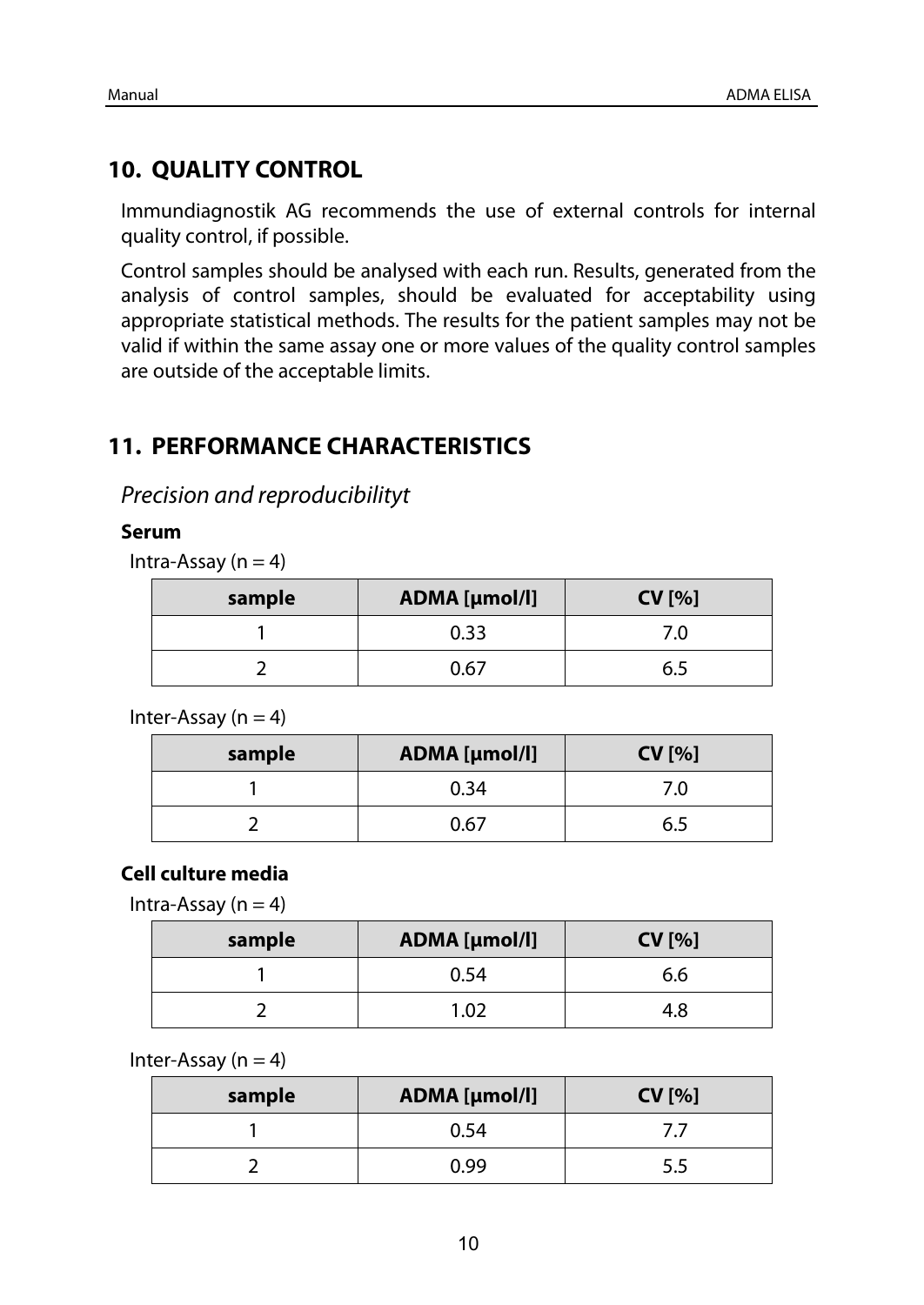## *Spiking recovery*

Different ADMA concentrations were spiked to rodent serum and to cell culture medium and measured in this assay. The mean recovery rate was 92 % for serum and 104 % for cell culture medium ( $n = 4$ ).

#### **Serum**

| spike<br>[µmol/l] | <b>ADMA</b><br>expected<br>[µmol/l] | <b>ADMA</b><br>measured<br>[µmol/l] | recovery<br>[%] |
|-------------------|-------------------------------------|-------------------------------------|-----------------|
|                   |                                     | 0.55                                |                 |
| 0.5               | 1.05                                | 0.98                                | 93              |
| 1.0               | 1.55                                | 1.41                                |                 |

#### **Cell culture media**

| spike<br>[µmol/l] | <b>ADMA</b><br>expected<br>[µmol/l] | <b>ADMA</b><br>measured<br>[µmol/l] | recovery<br>[%] |
|-------------------|-------------------------------------|-------------------------------------|-----------------|
|                   |                                     | 0.0                                 |                 |
| 0.5               | 0.5                                 | 0.55                                | 110             |
| 1.0               | 1.0                                 | 0.98                                | 98              |

## *Dilution recovery*

One spiked sample, respectively, was diluted with DERBUF. The mean recovery rate was 95 % for serum and 88 % for cell culture medium.

#### **Serum**

| spike<br>[µmol/l] | <b>ADMA</b><br>expected<br>[µmol/l] | <b>ADMA</b><br>measured<br>[µmol/l] | recovery<br>[%] |
|-------------------|-------------------------------------|-------------------------------------|-----------------|
|                   |                                     | 1.51                                |                 |
| 1:2               | 0.76                                | 0.71                                | 94              |
| 1:4               | 0.38                                | 0.36                                | 95              |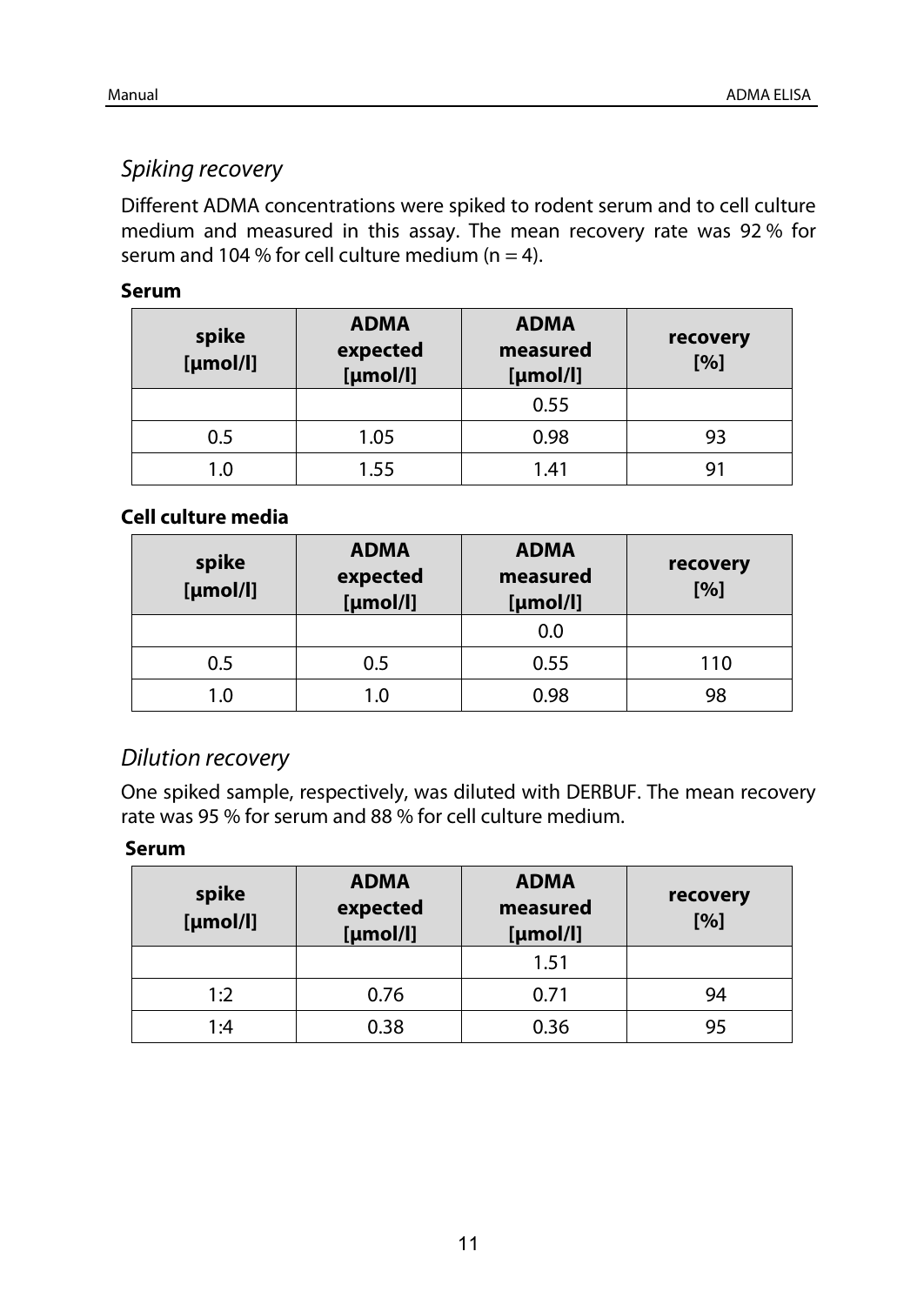#### **Cell culture media**

| spike<br>[µmol/l] | <b>ADMA</b><br>expected<br>[µmol/l] | <b>ADMA</b><br>measured<br>[µmol/l] | recovery<br>[%] |
|-------------------|-------------------------------------|-------------------------------------|-----------------|
|                   |                                     | 0.98                                |                 |
| 1:2               | 0.49                                | 0.44                                | 90              |
| 1:4               | 0.25                                | 0.21                                | 86              |

## *Analytical sensitivity*

| Limit of blank, LoB        | $0.12 \mu$ mol/l |
|----------------------------|------------------|
| Limit of detection, LoD    | $0.15 \mu$ mol/l |
| Limit of quantitation, LoQ | $0.16 \mu$ mol/l |

The evaluation was performed according to the CLSI guideline EP-17-A2. The specified accuracy goal for the LoQ was 20 % CV.

## *Specificity*

The specificity of the antibody was tested by measuring the cross-reactivity against compounds with structural similarity to ADMA. The specificity is calculated in percent in relation to the ADMA-binding activity.

| L-Arginin   | $0.01\%$ |
|-------------|----------|
| <b>SDMA</b> | $0.2\%$  |

## **12. PRECAUTIONS**

- All reagents in the kit package are for research use only.
- Human materials used in kit components were tested and found to be negative for HIV, Hepatitis B and Hepatitis C. However, for safety reasons, all kit components should be treated as potentially infectious.
- Kit reagents contain sodium azide or ProClin as bactericides. Sodium azide and ProClin are toxic. Substrates for the enzymatic colour reactions are toxic and carcinogenic. Avoid contact with skin or mucous membranes..
- The stop solution consists of diluted sulfuric acid, a strong acid. Although diluted, it still must be handled with care. It can cause burns and should be handled with gloves, eye protection, and appropriate protective clothing.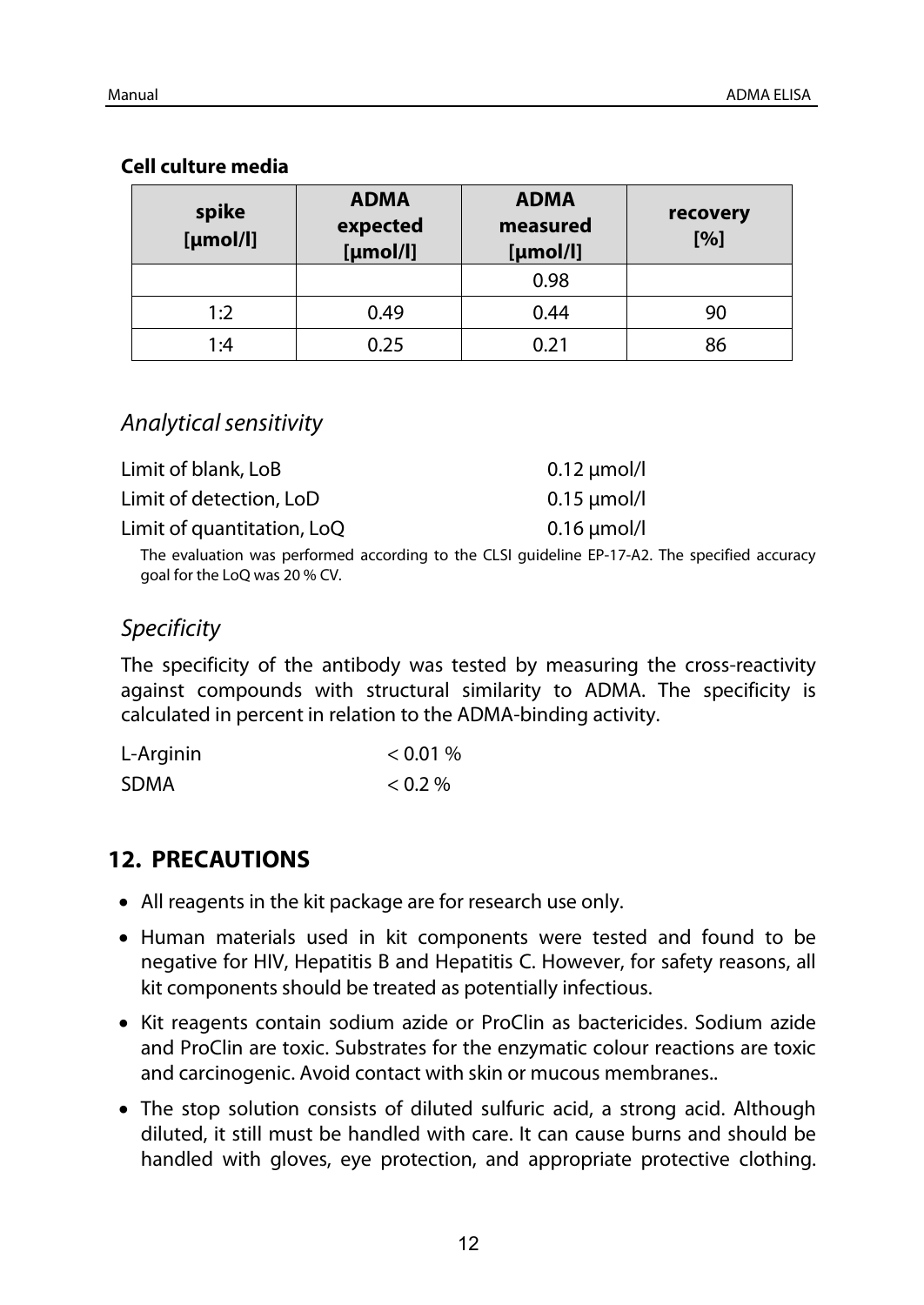Any spill should be wiped up immediately with copious quantities of water. Do not breathe vapour and avoid inhalation.

## **13. TECHNICAL HINTS**

- Do not interchange different lot numbers of any kit component within the same assay. Furthermore, we recommend not assembling wells of different microtiter plates for analysis, even if they are of the same batch.
- Control samples should be analysed with each run.
- Reagents should not be used beyond the expiration date stated on the kit label.
- Substrate solution should remain colourless until use.
- To ensure accurate results, proper adhesion of plate sealers during incubation steps is necessary.
- Avoid foaming when mixing reagents.
- Do not mix plugs and caps from different reagents.
- The assay should always be performed according to the enclosed manual.

## **14. GENERAL NOTES ON THE TEST AND TEST PROCEDURE**

- The guidelines for medical laboratories should be followed.
- Incubation time, incubation temperature, and pipetting volumes of the components are defined by the producer. Any variation of the test procedure, which is not coordinated with the producer, may influence the results of the test. Immundiagnostik AG can therefore not be held responsible for any damage resulting from incorrect use.
- Warranty claims and complaints regarding deficiencies must be logged within 14 days after receipt of the product. The product should be sent to Immundiagnostik AG along with a written complaint.

## **15. REFERENCES**

## *General literature*

1. Böger RH, Bode-Böger SM, Szuba A, Tangphao O, Tsao PS, Chan JR, Blaschke TF, Cooke JP. Asymmetric dimethylarginine: a novel risk factor for endothelial dysfunction. Its role in hypercholesterolemia. *Circulation.* 1998; **98**: 1842 – 1847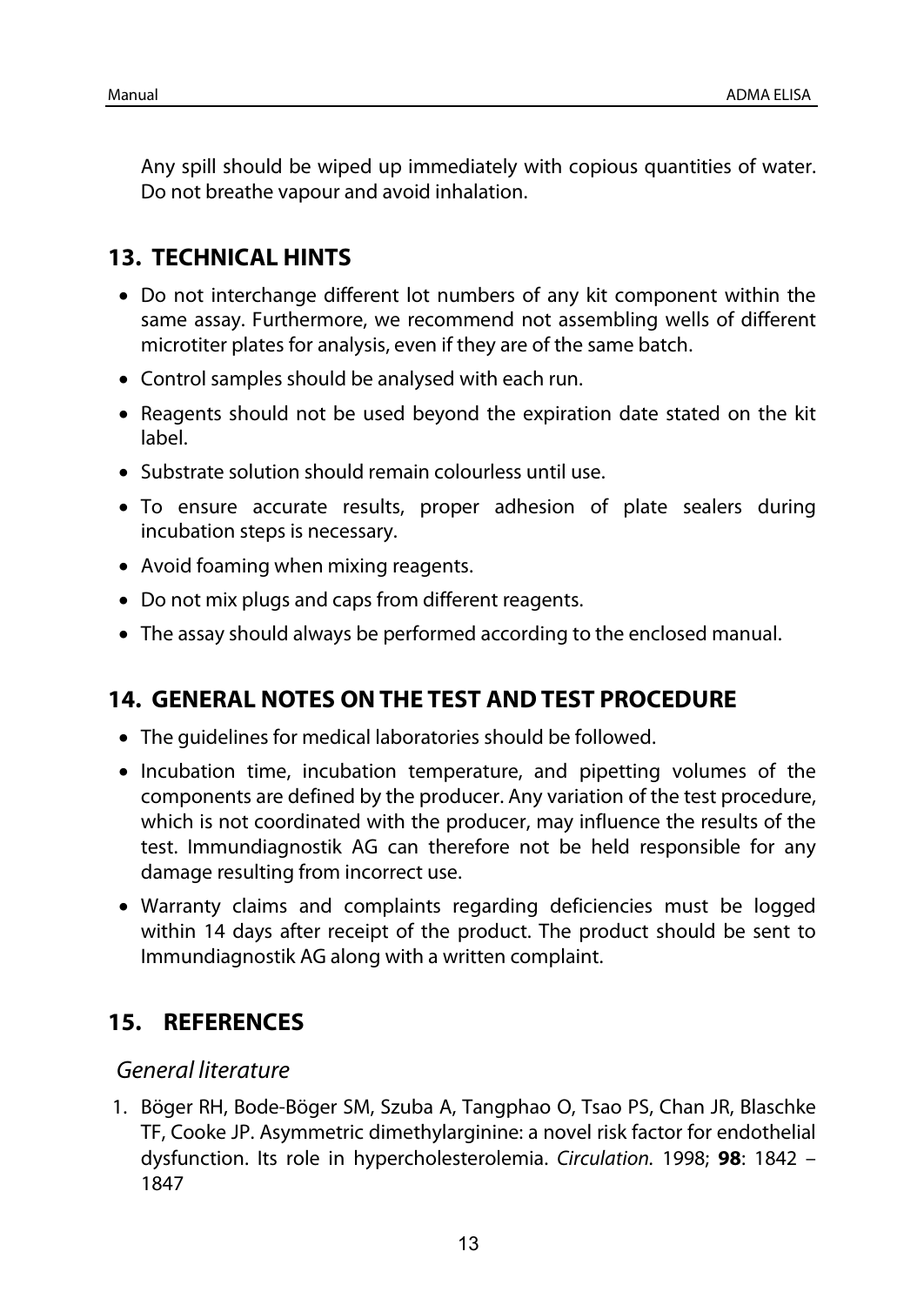- 2. Böger RH. The emerging role of asymmetric dimethylarginine as a novel cardiovascular risk factor. *Cardiovasc Res.* 2003; **59**: 824-833
- 3. Kielstein JT, Böger RH, Bode-Böger SM, et al. Asymmetric dimethylarginine plasma concentrations differ in patients with end-stage renal disease: Relationship to treatment method and atherosclerotic disease. *J Am Soc Nephrol*. 1999; **10**: 594 – 600
- 4. Lu TM, Ding YA, Lin SJ, Lee WS, Tai HC. Plasma levels of asymmetrical dimethylarginine and adverse cardiovascular events after percutaneous coronary intervention. *Eur Heart J*. 2003; **24**: 1912-1919.
- 5. Nijveldt RJ, Teerlink T, Van der Hoven B, Siroen MP, Kuik DJ, Rauwerda JA, van Leeuwen PA. Asymmetrical dimethylarginine (ADMA) in critically ill patients: high plasma ADMA concentration is an independent risk factor of ICU mortality. *Clin Nutr*. 2003; **22**: 23-30
- 6. Savvidou MD, Hingorani AD, Tsikas D, Frolich JC, Vallance P, Nicolaides KH. Endothelial dysfunction and raised plasma concentrations of asymmetric dimethylarginine in pregnant women who subsequently develop preeclampsia. *Lancet.* 2003; **361**: 1511-1517
- 7. Stühlinger M, Abbasi F, Chu JW, Lamendola C, McLaughlin TL, Cooke JP, Reaven GM, Tsao PS. Relationship between insulin resistance and an endogenous nitric oxide synthase inhibitor. *J Am Med Assoc*. 2002; **287**: 1420- 1426
- 8. Vallance P, Leone A, Calver A, Collier J, Moncada S. Accumulation of an endogenous inhibitor of NO synthesis in chronic renal failure. *Lancet.* 1992; **339**: 572 – 575
- 9. Zoccali C, Bode-Böger SM, Mallamaci F, Benedetto FA, Tripepi G, Malatino L, Cataliotti A, Bellanuova I, Fermo I, Frölich JC, Böger RH. Asymmetric dimethylarginine (ADMA): An endogenous inhibitor of nitric oxide synthase predicts mortality in end-stage renal disease (ESRD). *Lancet.* 2001; **358**: 2113- 2117

## *Literature using Immundiagnostik ADMA ELISA K3001*

10[.Kwiecien S,](http://www.ncbi.nlm.nih.gov/pubmed?term=Kwiecien%20S%5BAuthor%5D&cauthor=true&cauthor_uid=23211305) [Ptak-Belowska A,](http://www.ncbi.nlm.nih.gov/pubmed?term=Ptak-Belowska%20A%5BAuthor%5D&cauthor=true&cauthor_uid=23211305) [Krzysiek-Maczka G,](http://www.ncbi.nlm.nih.gov/pubmed?term=Krzysiek-Maczka%20G%5BAuthor%5D&cauthor=true&cauthor_uid=23211305) [Targosz A,](http://www.ncbi.nlm.nih.gov/pubmed?term=Targosz%20A%5BAuthor%5D&cauthor=true&cauthor_uid=23211305) [Jasnos K,](http://www.ncbi.nlm.nih.gov/pubmed?term=Jasnos%20K%5BAuthor%5D&cauthor=true&cauthor_uid=23211305) [Magierowski M,](http://www.ncbi.nlm.nih.gov/pubmed?term=Magierowski%20M%5BAuthor%5D&cauthor=true&cauthor_uid=23211305) [Szczyrk U,](http://www.ncbi.nlm.nih.gov/pubmed?term=Szczyrk%20U%5BAuthor%5D&cauthor=true&cauthor_uid=23211305) [Brzozowski B,](http://www.ncbi.nlm.nih.gov/pubmed?term=Brzozowski%20B%5BAuthor%5D&cauthor=true&cauthor_uid=23211305) [Konturek SJ,](http://www.ncbi.nlm.nih.gov/pubmed?term=Konturek%20SJ%5BAuthor%5D&cauthor=true&cauthor_uid=23211305) [Konturek PC,](http://www.ncbi.nlm.nih.gov/pubmed?term=Konturek%20PC%5BAuthor%5D&cauthor=true&cauthor_uid=23211305) [Brzozowski T.](http://www.ncbi.nlm.nih.gov/pubmed?term=Brzozowski%20T%5BAuthor%5D&cauthor=true&cauthor_uid=23211305) Asymmetric dimethylarginine, an endogenous inhibitor of nitric oxide synthase, interacts with gastric oxidative metabolism and enhances stress-induced gastric lesions. *J Physiol Pharmacol.* 2012, **63** (5): 515- 524